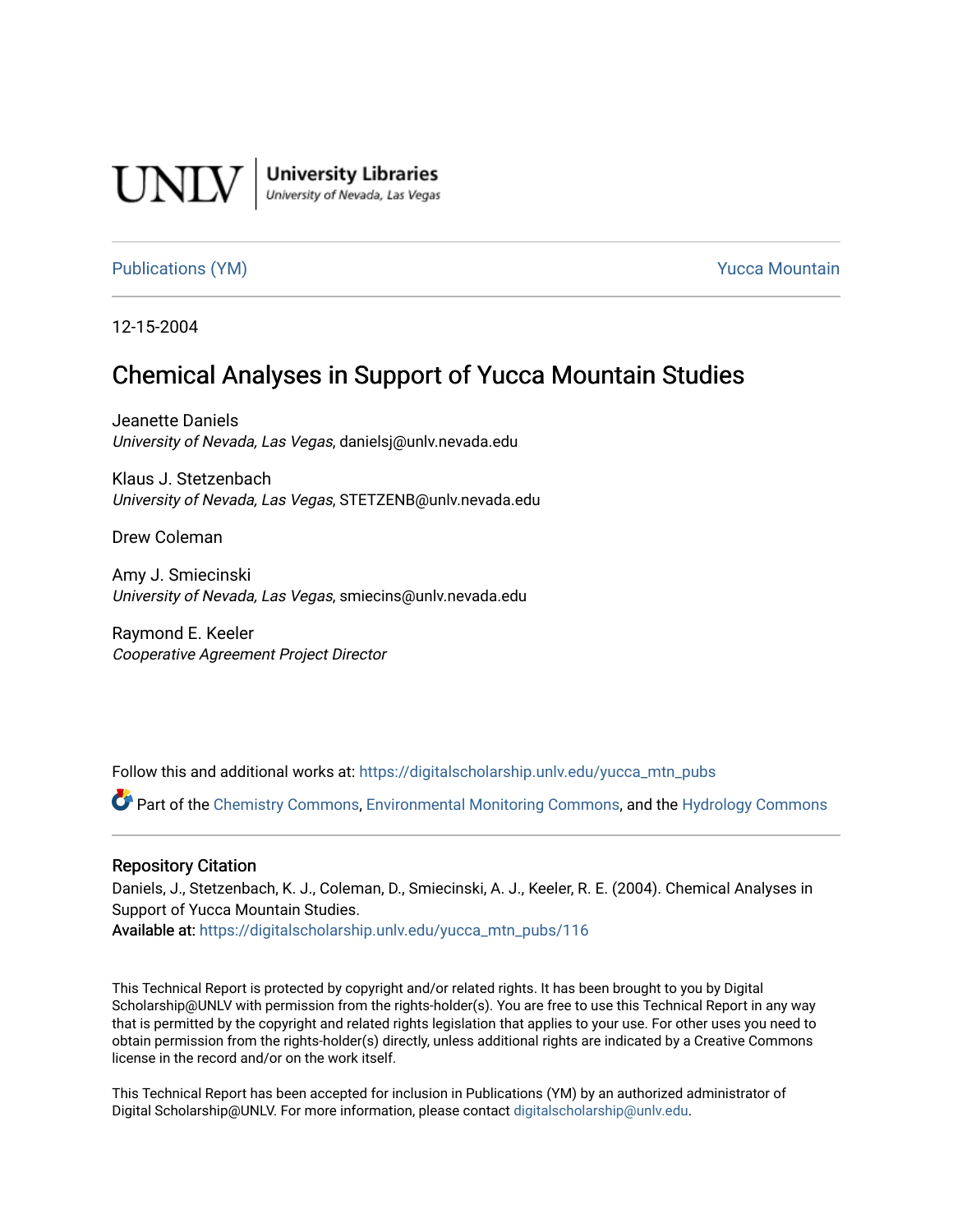<span id="page-1-0"></span>

# *Nevada System of Higher Education*  **DOCUMENT CHANGE NOTICE (DCN)**

page 1 of  $\perp$ 

| DCN No. 1 dated [see latest approval date below]                                                                      |
|-----------------------------------------------------------------------------------------------------------------------|
| to Document No. <u>SIP-UNLV-034,</u> Revision <u>1,</u> Effective Date: <u>12/15/04</u> .<br>o <del>f 4º</del> 4/0/06 |
| <b>Document Title:</b> Chemical Analyses in Support Pyucca Mountain Studies                                           |

## Identify applicable affected page, section, paragraph, attachment, exhibit, table, figure, or other:

|  | <b>Replace the following:</b> |
|--|-------------------------------|
|--|-------------------------------|

5. STANDARDS, PROCUREMENTS AND QUALITY CONTROL

4th Paragraph:

For the Nye County Tracer Test,

With:

For Tracer Tests and Batch Test Studies,

# Author: Julie Bertoia ags 4.7-06

| Approved by:                                                                                                                                                                                   |                    |  |  |
|------------------------------------------------------------------------------------------------------------------------------------------------------------------------------------------------|--------------------|--|--|
| $PL_$<br>$\sqrt{3}$ gnature                                                                                                                                                                    | Date: $6$ APR 06   |  |  |
| Print name: Klaus Stetzenbach                                                                                                                                                                  |                    |  |  |
| QA Manager: L<br>(Signature)                                                                                                                                                                   | Date: $4 - 7 - 06$ |  |  |
| Print name: Amy Smiecinski                                                                                                                                                                     |                    |  |  |
| QA Manager evaluated acceptability that it does not violate quality requirements, and for impacts to other procedures; signature above<br>documents this evaluation as successfully completed. |                    |  |  |
| Attach this DCN as first page of hard copies of document, if any.                                                                                                                              |                    |  |  |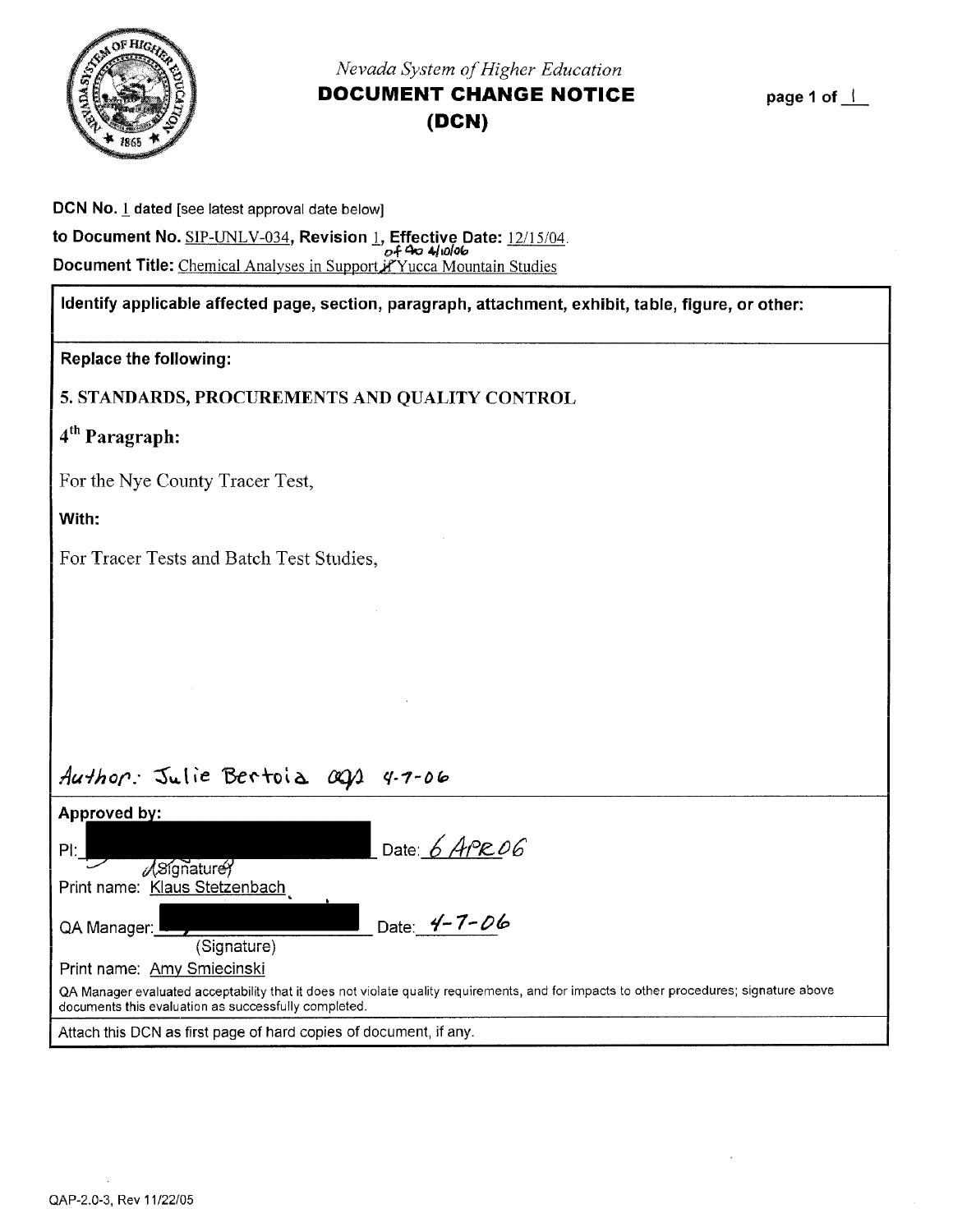University and Community College System of Nevada (UCCSN)



# Scientific Investigation Plan (SIP)

| <b>Task Title:</b>      | <b>CHEMICAL ANALYSES IN SUPPORT OF YUCCA</b><br><b>MOUNTAIN STUDIES</b>                         |                                                                            |
|-------------------------|-------------------------------------------------------------------------------------------------|----------------------------------------------------------------------------|
| <b>Task Number:</b>     | <b>ORD-FY04-010</b>                                                                             |                                                                            |
| <b>Document Number:</b> | SIP-UNLV-034                                                                                    |                                                                            |
| <b>Revision:</b>        | $\mathbf 1$                                                                                     |                                                                            |
| <b>Effective Date:</b>  | December 15, 2004                                                                               |                                                                            |
| Author:                 | Jéanette Daniels<br>Investigator                                                                | $\frac{12}{8}$                                                             |
| Approvals:              | Klaus Stetzenbach<br>P. I., Technical Reviewer<br>Drew Coleman<br>Technical Task Representative | 8 Dec 04<br>12,                                                            |
|                         | Amy Smiecinski<br>QA Manager<br>Raymond Keeler<br>Project Director                              | $\frac{j2 - 15 - 04}{\text{Date}}$<br>$\frac{12 - 15 - 2004}{\text{Date}}$ |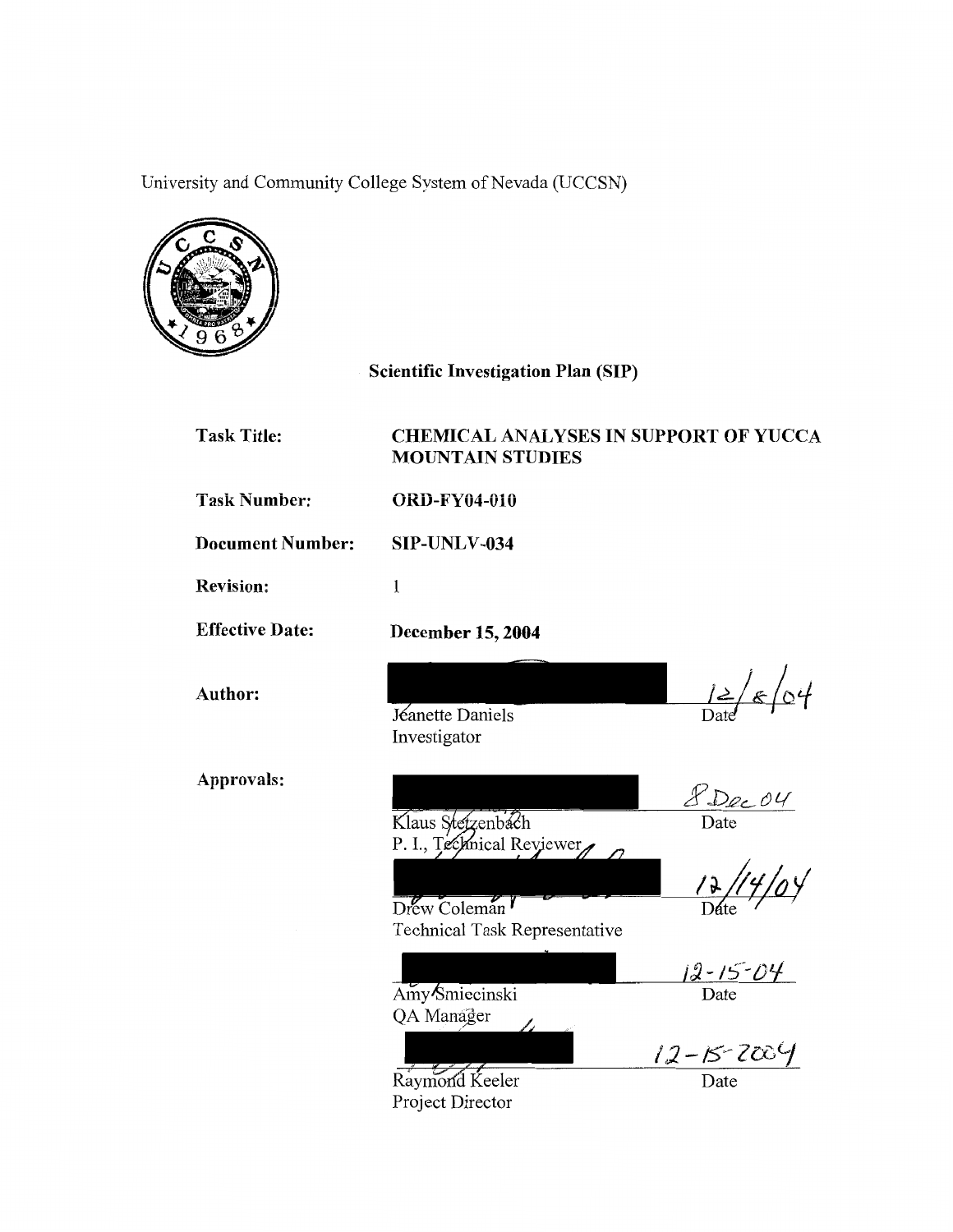### **REVISION HISTORY**

| <b>Revision</b><br>Number | <b>Effective</b><br>Date | <b>Description of Revision</b>                                                                                                                                                                                                            |
|---------------------------|--------------------------|-------------------------------------------------------------------------------------------------------------------------------------------------------------------------------------------------------------------------------------------|
| $\bf{0}$                  | 04/01/04                 | Initial issue under cooperative agreement DE-FC28-<br>04RW12232. This task is a continuation of Task 8<br>under cooperative agreement DE-FC28-98NV12081<br>and previous scientific investigation plans SIP-<br>UNLV-001 and SIP-UNLV-005. |
| 1                         | 12/15/04                 | Updated SIP to incorporate Nye County Tracer<br>Testing requirements in sections 1, 3-7, and 9-14.                                                                                                                                        |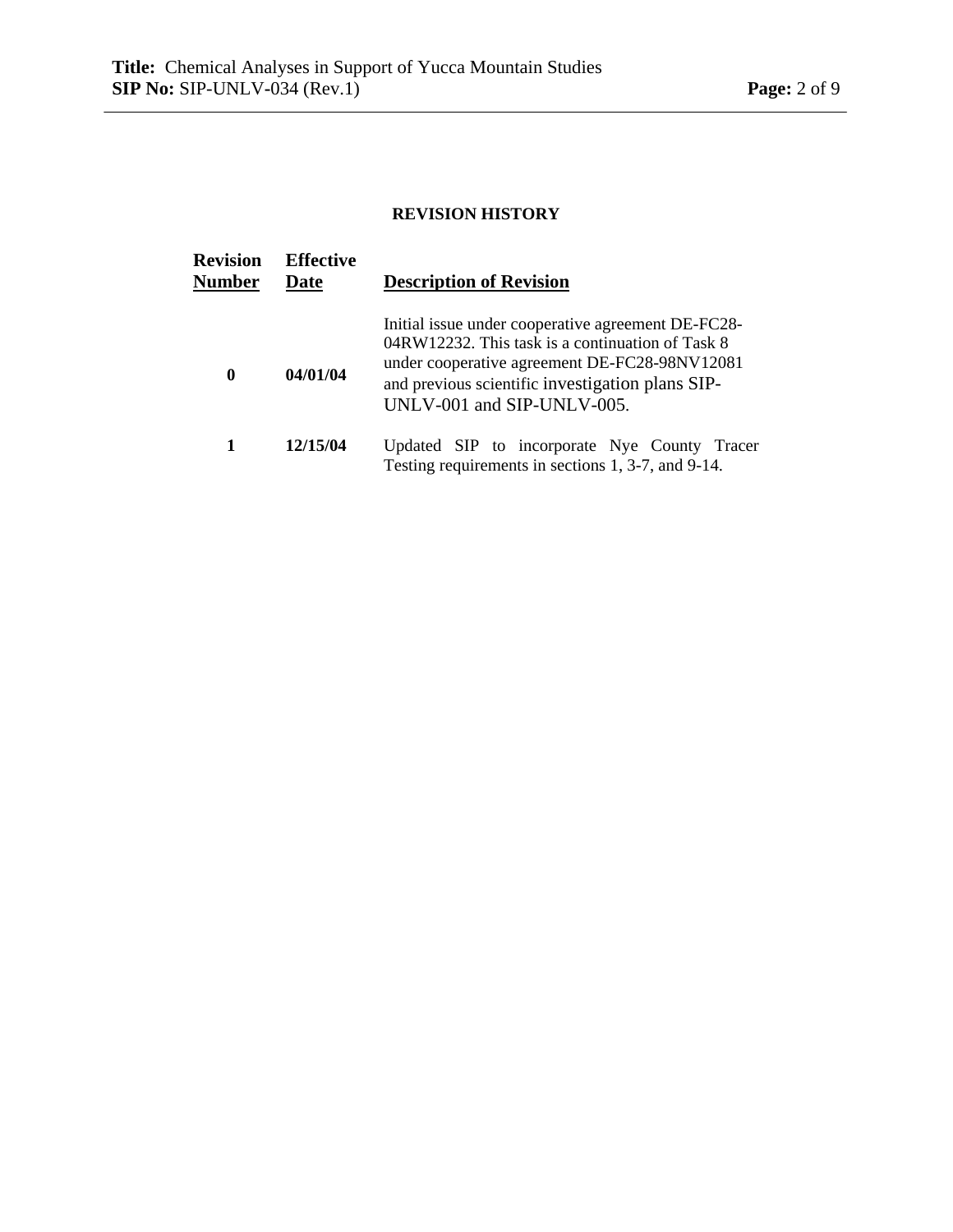#### **1. SCOPE AND OBJECTIVES**

 The objective of this task "Chemical Analyses in Support of Yucca Mountain Studies" is to provide the Department of Energy (DOE) with data and reports from comprehensive chemical analyses of waters sampled from the wells of the Nye County Early Warning Drilling Program (NCEWDP), the Inyo County's Drilling Program, and the Nye county Tracer Test. In addition, this task will be used to provide other laboratory support needs as they arise within the Yucca Mountain Project. This support is provided by the Harry Reid Center for Environmental Studies (HRC) at University of Nevada, Las Vegas (UNLV), which is part of the University and Community College System of Nevada (UCCSN).

Major cations, anions, trace elements, rare earth elements, alkalinity, pH and conductivity willl be quantified in groundwater for both Inyo and Nye County's Drilling Programs and submitted to the Technical Data Archive (TDA). These geochemical results will be used to address the degree of communication and the inter-relationships of the different aquifers sampled. As the spatial coverage of the geochemical data extends further downgradient of Yucca Mountain, the evaluations include identifying viable groundwater flow paths and groundwater mixing.

For the Nye County Tracer Test, the HRC will provide chemical analysis for the tracer test being conducted at Site 22S. The specific tracers used for testing will be selected by Nye County. Once the specific suite of tracers has been selected, analytical procedures will be developed to optimize the analyses. Samples will then be analyzed for these tracers throughout the testing period. The concentrated initial tracer solutions (injectate solutions) will also be prepared by HRC under this task. This work is subject to University and Community College System of Nevada (UCCSN) Quality Assurance (QA) Program requirements. This SIP presents an independent confirmatory study supporting previously gathered information.

#### **2. PREVIOUS WORK**

During the previous cooperative agreement, the HRC collected approximately 80 samples from wells of the NCEWDP and seven samples from wells and springs in support to Inyo County. These samples were analyzed for a variety of chemical compositions as described in the final report for Task 8 "Support for the Nye County Early Warning Drilling Program". Geochemical evaluation of samples collected from the wells of the NCEWDP over the period of May 1999 through May 2000 is described in the qualified, "Q", report titled "Preliminary Geochemical Evaluation of Groundwaters from Wells of the Nye County Early Warning Drilling Program" (Farnham et. al., 2002). Support to the tracer testing at the Alluvial Tracer Complex (ATC) was also provided under this task. The HRC was responsible for assisting in tracer selection, preparing the high concentration injectate solutions, and analyzing the approximately 3000 samples collected during the test for the tracers. Task 8 resulted in a total of fourteen submittals of "Q" data to the UCCSN Technical Data Archive (TDA) / Technical Data Management System (TDMS). All quality assurance controls were applied in concurrence with the UCCSN QA Program requirements.

#### **3. APPROACH AND SAMPLES**

Implementing procedures (IPs), approved by the UCCSN Quality Assurance Program, will be followed for sample collection (other than tracer samples) and analysis. Routine work is described in IPs. All non-routine work without an associated IP will be documented in the scientific notebook as described in "Scientific Investigation Control", QAP-3.0.

 Water samples, collected from the wells of the NCEWDP and Inyo County, in accordance with QAP-8.0 "Identification and Control of Items and Samples," are collected by either filtering the sample through a 0.45 um filter capsule using a peristaltic pump into polyethylene containers or by attaching the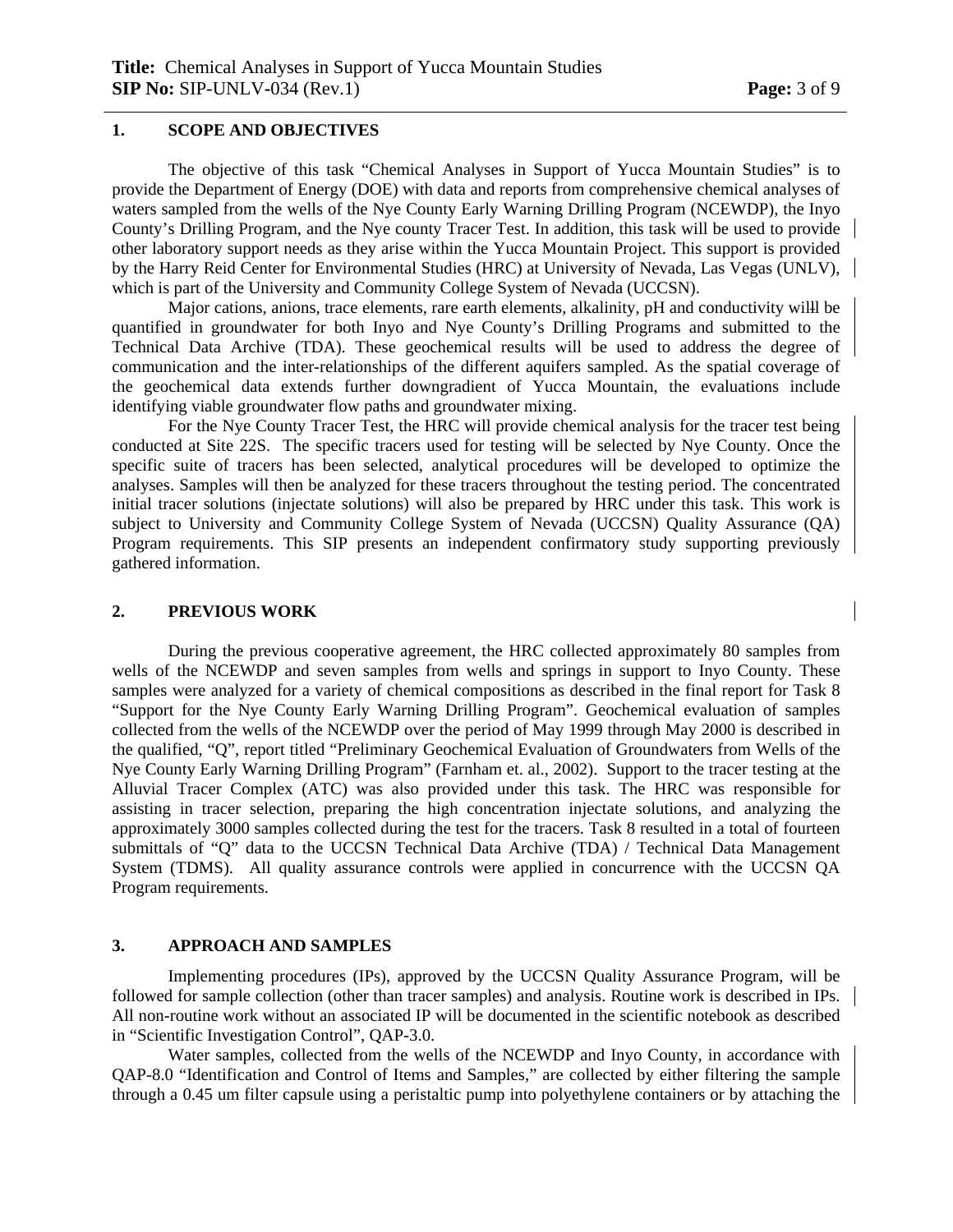filter directly to the end of the pump tubing provided by the client in accordance with IPLV-8.3 "Groundwater Sample Collection and Control." Spring water samples are collected and treated according to IPLV-059 "Collection of Spring Water Samples and Measurement of Conductivity, Alkalinity, and pH." Bar codes are placed on the sample containers as well as the sample collection forms in accordance with QAP-8.1 "Sample Collection." Sample transfer is controlled according to QAP-8.2 "Sample Transfer." The concentrations of the trace elements, major cations, and major anions, as well as iodide and fluorinated benzoate tracers, will be measured in UNLV laboratories using an Inductively Coupled Plasma Mass Spectrometry System (ICP-MS), an Inductively Coupled Plasma Atomic Emission Spectrometry System (ICP-AES), a Flame Atomic Absorption Spectrometry System (AA), High Performance Liquid Chromatography System (HPLC), and an Ion Chromatography System (IC), respectively. Preconcentration of samples for analysis of rare earth elements, following IPLV-030 "Preconcentration of Rare Earth Elements", may be performed. Measurements that are usually taken in the field include conductivity, pH, and alkalinity. These measurements are made on un-filtered samples according to IPLV-012 "Measurement of Conductivity, Alkalinity, and pH in Water Samples." A field portable conductivity meter will be used to measure conductivity. A digital titrator will be used for alkalinity measurements, and pH will be measured using a field portable pH meter. Alkalinity may be measured either in the field or in the lab.

 For the Nye County Tracer Test, Nye County and Sample Management Facility (SMF) personnel will perform all field work including injection of the tracer solutions as well as sample collection. A portion of the final tracer solution used for the injection will be transferred to the Harry Reid Center for Environmental Studies (HRC). Once samples are received at the HRC (under Chain of Custody) , implementing procedures (IPLVs), approved by the UCCSN QA Program, will be followed for all sample control and analysis. The instrumentation used to quantify the tracers will depend on the particular tracer. Fluorinated benzoate tracers will be analyzed using a high performance liquid chromatograph (HPLC) with an ultraviolet (UV) detector. Bromide will be analyzed using an ion chromatograph (IC) with a conductivity detector. Iodide will be analyzed using either an ion chromatograph (IC) with either a UV detector or a conductivity detector or an HPLC with a UV detector. Lithium will be analyzed using an inductively coupled plasma mass spectrometer (ICP-MS). Instrumentation may be changed during the course of the project and will be documented in the scientific notebook. Method development work will be performed to determine optimal conditions for the analysis of tracers selected for testing. The mobile phase solvents used for the HPLC and IC are not quality affecting. This includes the pH adjustment of the buffer solutions. The quality of the mobile phase solvents is determined through the quality control requirements for calibrations described in the IPLVs.

 Any special environmental conditions required such as refrigeration of samples for preservation are described in the corresponding IP or scientific notebook. Any processes not addressed in the IP will be documented in the scientific notebook. Special controls to be used in sample collection and analysis are specified in the corresponding Implementing Procedures. The skills of the chemists (investigators and analysts) performing these measurements are outlined in their position descriptions. Special training requirements for this work beyond the experience and education requirements of each employee's position description are specified in those IPs for which an initial demonstration of capability is required. Familiarity with the instrument systems and procedures is required prior to running specialized instrumentation.

#### **4. INTERFACE CONTROLS**

 Quarterly reports will be submitted summarizing the progress of the study. Concentration data for the field samples will be reported to the Technical Data Archive (TDA) following internal verification and technical review. When samples are submitted to the TDA, the sample results will be reported by site, bar code ID, sample collection date, and depth or zone sampled, where applicable.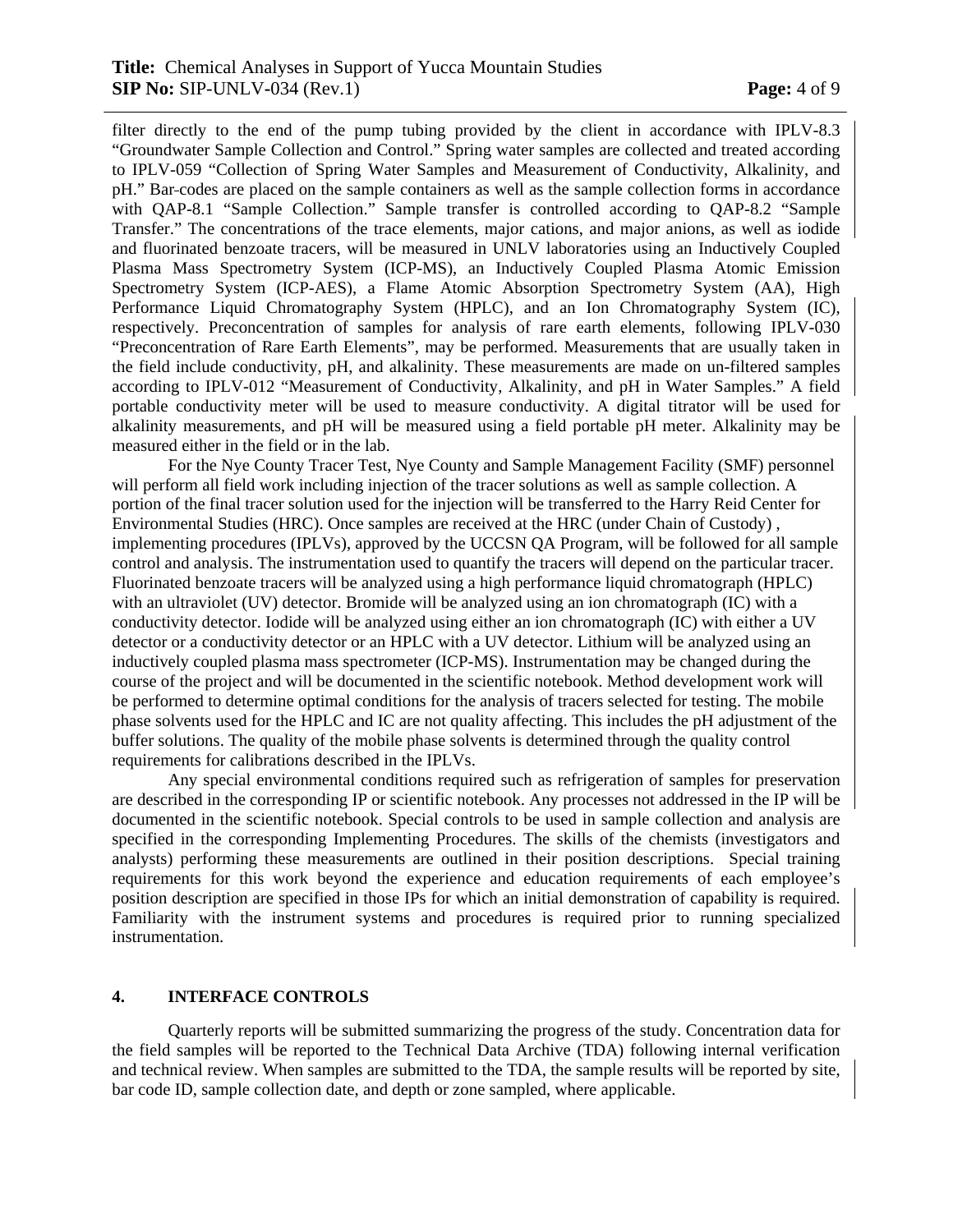#### **External Interfaces**

DOE Technical Task Representative: Drew Coleman Sampling coordinator: Kathy Gilmore (Nye County Waste Repository Project Office**)** 

#### **Internal Interfaces**

**Cooperative Agreement Project Director**: Raymond Keeler **PI:** Klaus Stetzenbach **Investigators:** Jeanette Daniels, Julie Bertoia **Analysts:** Caixia Guo, Tatjana Jankovic**,** Kazumasa Lindley, James Cizdziel, **Students:** Jennifer Petchsaiprasert, Joseph Lloren, David Edwards, Mose Ohia, Emily Ishkanian

#### **5. STANDARDS, PROCUREMENTS AND QUALITY CONTROL**

 Determination of precision and accuracy of the analytical measurements is described in each corresponding IP. Precision is addressed through the use of field and laboratory duplicates. Accuracy is addressed using initial calibration checks. For each instrument system, the calibration curve is checked with a standard from an external source. National Institute for Standards and Technology (NIST) traceable standards will be used, when available, as described in each applicable IP. For instance, NIST traceable standards are used as calibration and check standards for the ICP-MS, and the AA.

Lot numbers and manufacturers of all analytical standards are documented or referenced in the scientific notebook. Analytical standards, either calibration or calibration check standards, will be procured from a supplier on the QSL unless otherwise noted in this SIP. Calibrations of pipettors are checked annually; calibrations and calibration checks will be performed by HRC staff in accordance with IPLV-017 "Pipettor Use and Calibration Check" or by an organization on the QSL. Calibration items and services are procured in accordance with QAP-7.0. Balances are calibrated annually by a qualified supplier. The reference mass set used to check working mass sets is calibrated every two years by an organization on the Qualified Supplier List (QSL). No subcontractors will be used on this task.

 Representativeness of the measurements made on the groundwater samples is determined by evaluating the accuracy and precision. Representativeness of the samples to the aquifer groundwater can not be determined mathematically and is therefore the largest uncertainty associated with this task. Representativeness is associated with the condition of the borehole and is addressed by collection and analysis of multiple samples collected from the same borehole at different times as well as training of sample collection personnel to IPLV-8.3.

For the Nye County Tracer Test, standards used to quantify the tracers in the field samples will be prepared directly from the tracer stock used for field testing rather than from NIST-traceable standards or other high-quality standard that is intended to allow absolute concentration measurement. Most of the chemicals used as tracers are not available from NIST or qualified suppliers. This is not important, however, considering the nature of a tracer test. When tracer transport experiments are interpreted, it is not necessary to know the absolute concentration of tracers in the samples collected, but rather it is important to know tracer concentrations relative to the amount that was injected. Using material from the bulk stock to prepare standards will inherently contain any interferences that are present in the samples to be analyzed. Standards prepared from this same stock will therefore more accurately represent the condition of the samples than if a high purity standard is used. Results of the analyses are qualityaffecting. An initial calibration check is prepared by someone other than the individual that made the calibration standards to check accuracy of the calibration standards. [See DCN #1](#page-1-0)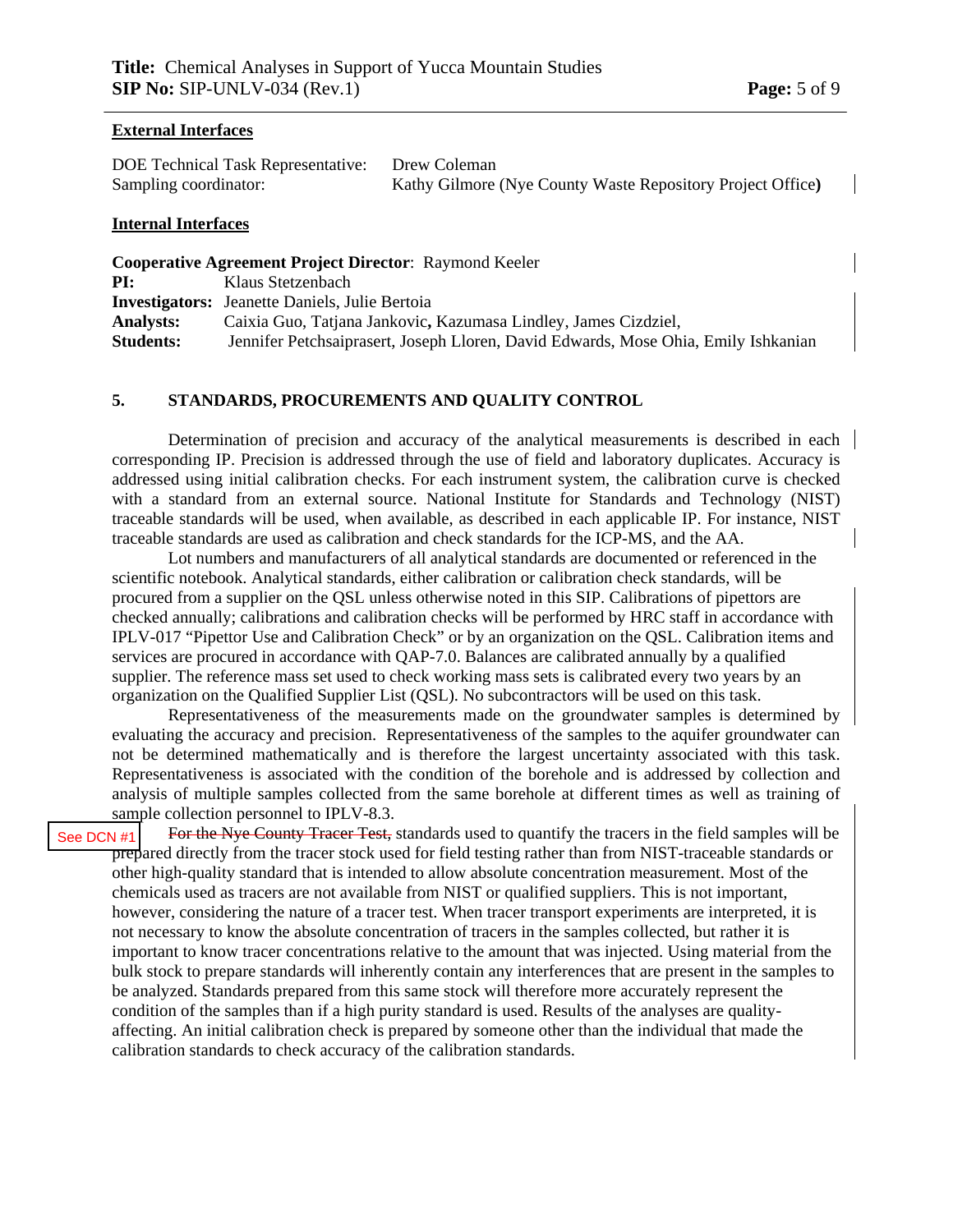#### **6. IMPLEMENTING PROCEDURES / SCIENTIFIC NOTEBOOKS**

 Separate scientific notebooks will be used to document measurements made by each instrument (ICP-MS, AA, IC, HPLC). Listed below are all implementing procedures for this task. The specific IP associated with the measurements described in each notebook will be identified within that notebook.

- I. Analytical & Top-Loading Balance Use, IPLV-003
- II. High Performance Liquid Chromatograph Operation, IPLV-004
- III. Batch Testing of Organic Tracers, IPLV-005
- IV. Groundwater Sample Collection and Control, IPLV-8.3
- V. Measurement of Inorganic Anions in Water Samples by the Ion Chromatography System, IPLV-008
- VI. Measurement of Trace Elements in Water Samples by Inductively Coupled Mass Spectroscopy (ICP-MS), IPLV-009
- VII. Measurement of Major Cations in Water Samples by the Flame Atomic Absorption Spectrometry System, IPLV-011
- VIII. Measurement of Conductivity, Alkalinity, and pH in Water Samples, IPLV-012
- IX. Pipettor Use and Calibration Check, IPLV-017
- X. Preconcentration of Rare Earth Elements, IPLV-030
- XI. Collection of Spring Water Samples and Measurement of Conductivity, Alkalinity and pH, IPLV-059

#### **7. EQUIPMENT**

 The specific equipment, described in 3.0, used for each measurement will be documented in the scientific notebook. Documentation will include the instrument manufacturer, model, and serial number as well as all applicable instrument manuals. The calibration, accuracy, and precision requirements for all equipment are described in the corresponding IP. Relative calibration of all analytical instruments, that is, establishment of an analytical instrument response curve is performed in-house prior to use. The manufacturer and lot number of each chemical used to calibrate, in relative terms, the instrument systems will be recorded in the applicable scientific notebook. Instruments or equipment used are under the constant surveillance of at least one task member or kept in a limited access laboratory to prevent loss or tampering of instrumentation. All other instruments and equipment are calibrated by suppliers as described in Section 5. Calibration checks are conducted in-house in accordance with IPs.

#### **8. HOLD POINTS / DECISION POINTS**

 There are no prerequisites or hold points associated with this task. Decision points associated with the analytical measurements are addressed by use of quality controls to indicate when there is an analytical or other problem which needs action described in the IPs.

#### **9. SOFTWARE, MODELS and ELECTRONIC PROTECTION**

Software to be used is exempt from the qualification process in QAP-3.2 . The software packages used in this study include 1) The analytical instrumentation software used for data acquisition, and 2) Spreadsheet software such as Quattro Pro or Excel for data reduction. Use of the analytical instrumentation data acquisition and spreadsheet software will be documented or referenced, along with the specific version used, in the instrument scientific notebook. Electronic data is controlled according to QAP-3.1 and the control of data is addressed in each IPLV that involves electronic data management, primarily instrument system IPLVs. No models are used on this work. Raw and reduced data as described will be controlled in accordance with QAP-3.1. by being stored on password protected computers in locked rooms. The data will be backed up to the HRC server on a regular basis. The final verified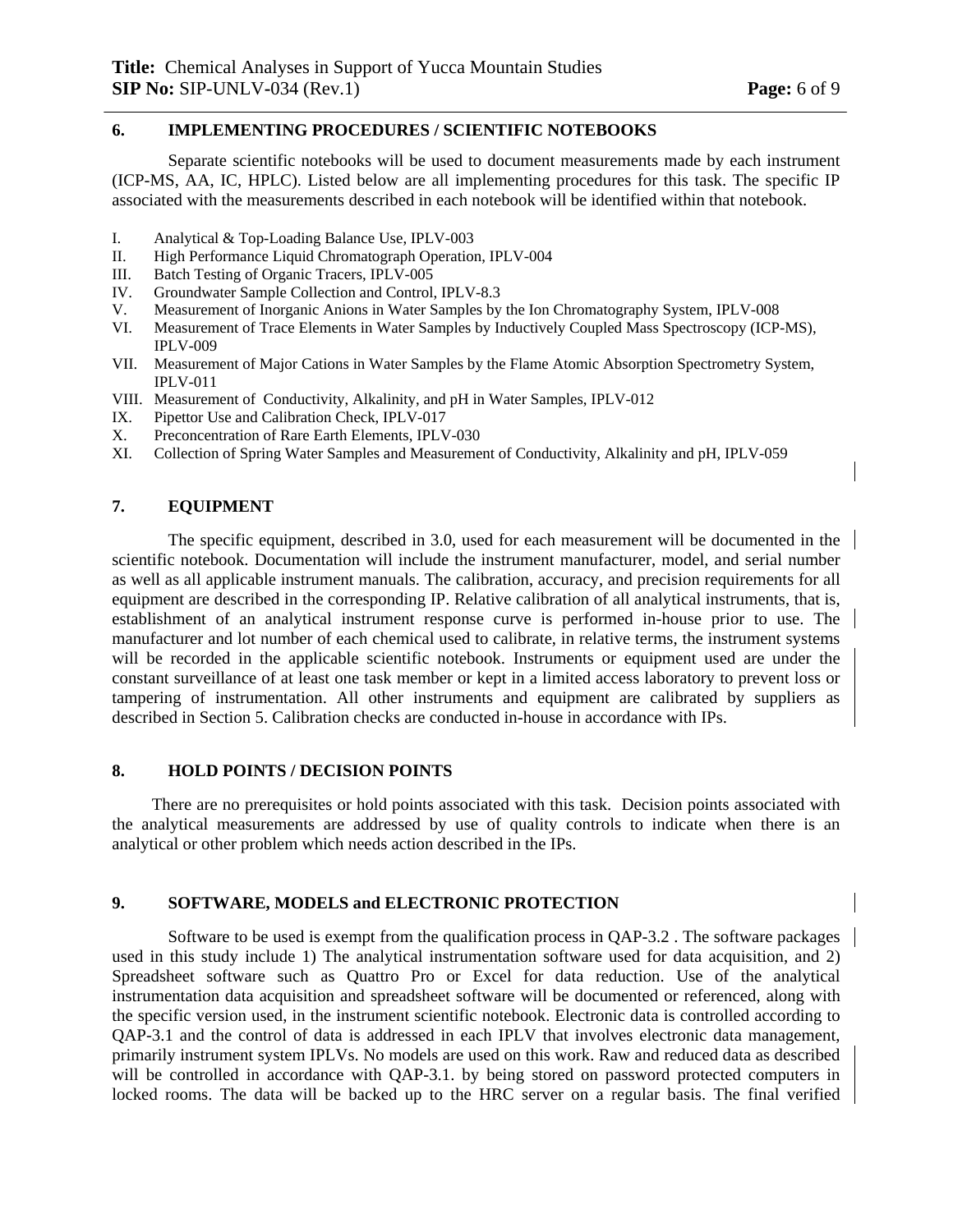spreadsheet of reduced data for submittal to the TDA will also be controlled in accordance with QAP-3.1. Records that are in-process are protected by being backed up onto the computer server if electronic, or if the data is in hard copy form, it is stored in a fire-rated safe until submission to the TDA.

#### **10. DATA REDUCTION AND REPORTING**

 Reduced data for the analyte concentrations of the field samples will be reported to the Technical Data Archive (TDA) following internal verification and technical review in accordance with QAP-3.6. All sample results will be reported by site, bar code ID, sample collection date, and depth or zone sampled, where applicable. Reduction of data involves calculating the concentration of the analytes in each sample based on the slope and intercept of an instrument response curve. Data reduction also includes calculating averages when multiple measurements are made on the same sample.

 For the Nye County Tracer Test, data packages consisting of the hard copies of raw data generated from each instrument will be referenced by the analysis date and will be attachments to the scientific notebook. Data recording requirements for each scientific notebook are described in the corresponding IPLV. A summary of the data generated from each instrument (described in section 2.0) is exported to a spreadsheet (Microsoft Excel) where final data reduction is performed. Reduction of data involves calculating the concentration of the tracers in each sample based on the slope and intercept of an instrument response curve and also calculating averages when multiple injections are made from the same autosampler vial. A hard copy of the spreadsheet containing the reduced data will be included in the data package. The concentration of the tracer is generally calculated using the analytical instrumentation software but may be calculated using a spreadsheet software package (Microsoft Excel). The calculation of averages is performed using the spreadsheet software. Following data reduction, the spreadsheet file will be labeled as preliminary and sent to the external PIs. The reported results will include sample name, tracer concentration, bar code ID, and analysis dates. Data will be submitted to the TDA following technical and QA verification.

#### **11. VERIFICATION AND REVIEWS**

 Internal verification of all data will be performed by someone other than the originator to check compliance to the procedures and to verify the accuracy of data reduction, transfer and manual entry. Internal technical review will be performed and documented on the data, scientific notebooks, and all reports generated in this task. Any report of data generated without full internal verification will be labeled as "preliminary" data.

#### **12. SCHEDULE OF WORK**

- 1. Submit SIP for QA review due 03/15/04
- 2). Approval of SIP due 04/15/04
- 3). Purchase of HPLC due 04/30/04
- 5). End Data Collection/testing/measurements due 05/30/08
- 6). Complete Data Reduction/Analyses due 06/30/08
- 7). Submit Scientific Notebook for Technical Review due 07/10/08
- 8). Submit Scientific Notebook for QA Review due 07/10/08
- 9). Final TDA submittal for data supporting final report due 07/30/08
- 10). Complete Final Calibrations/Calibration Checks due 07/09/08
- 11). Submit Final Report for Technical Review due 08/29/08
- 12). Submit Final Report for QA Review due 08/29/08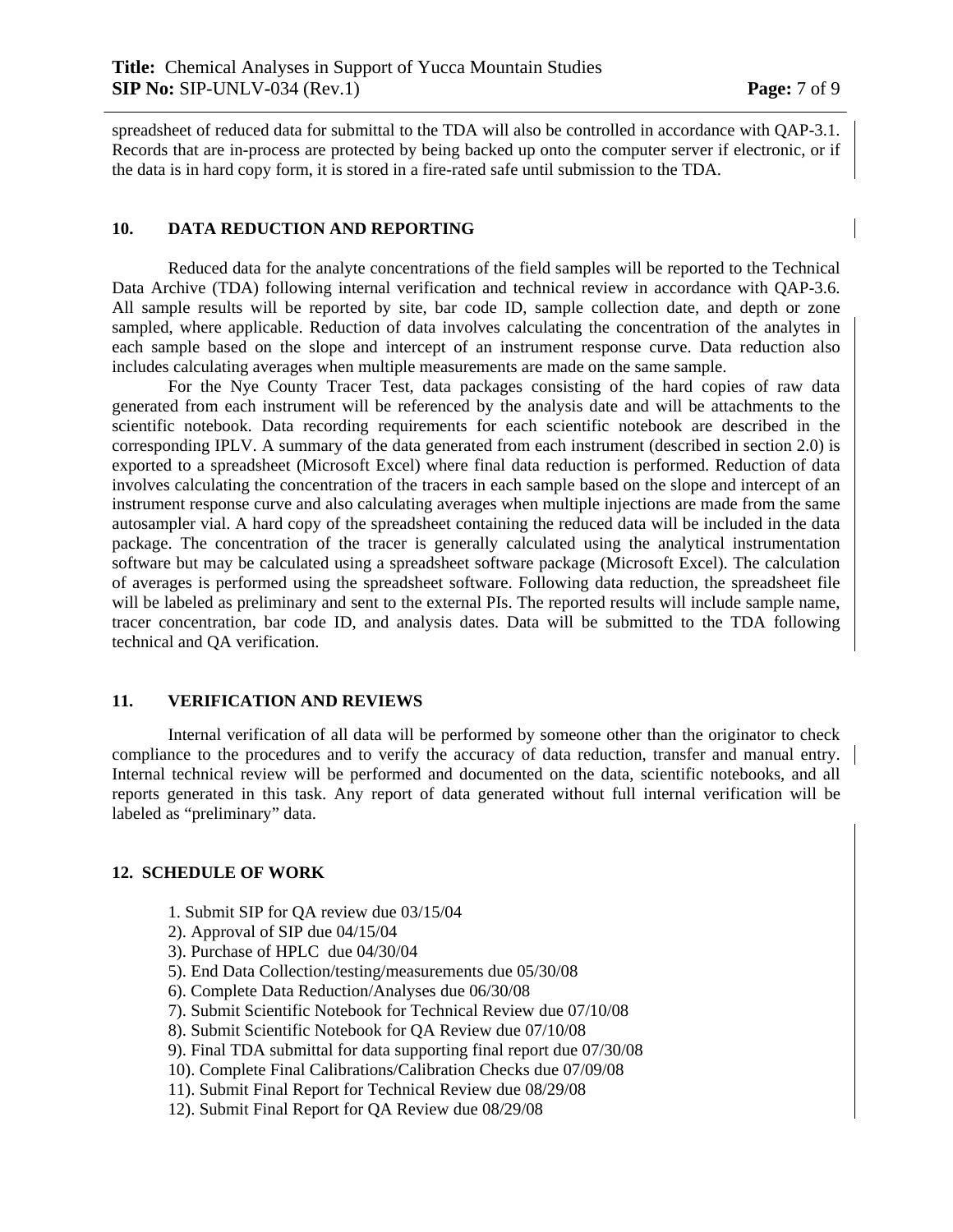13). Submit Final Report to DOE due 09/30/08

14). Final Records Submittal to DCC due 09/30/08

15). Funding Ends 09/30/08

#### **13. RECORDS AND SUBMITTALS**

#### **QA Records Submittals**

QA records are handled in accordance with QAP-17.0 "Quality Assurance Records" and inprocess records are stored in a fire-rated safe until transmittal. Records designated as QA records in the UCCSN QAPs and IPLVs listed include, but are not limited to:

- 1. Hard copies and/or electronic media containing raw data including calibrations and Quality Control (QC) results for each instrument system.
- 2. Calibration and checks for each balance and pipettor used to collect or produce quality affecting data for this study.
- 3. Scientific Notebooks including attachments if applicable.
- 4. Data Review Check Sheets.
- 5. Chain of Custody Forms.
- 6. Field Forms and Data Checklists
- 7. Copies of deliverables.

#### **14. OTHER REQUIREMENTS**

Potential sources of error and uncertainty are addressed in the associated IPLV. This task does not perform field surverys. In a study of this nature, the majority of error is generally attributed to field sample collection and handling rather than to laboratory analysis. Scheduling for sample collection is coordinated by the Nye County Waste Repository Project Office.

#### **15. REFERENCES**

- 1. IPLV-003, "Analytical & Top-Loading Balance Use"
- 2. IPLV-004, "High Performance Liquid Chromatograph Operation"
- 3. IPLV-005, "Batch Testing of Organic Tracers"
- 4. IPLV-8.3, "Groundwater Sample Collection and Control"
- 5. IPLV-008, "Measurement of Inorganic Anions in Water Samples by the Ion Chromatography System"
- 6. IPLV-009, "Measurement of Trace Elements in Water Samples by Inductively Coupled Mass Spectroscopy (ICP-MS)"

Submittals are given to the HRC Administrative Task PI for submittal to DOE in accordance with the cooperative agreement.

1. Quarterly progress reports and technical reports containing Q data consisting of hard copies containing reduced concentration data.